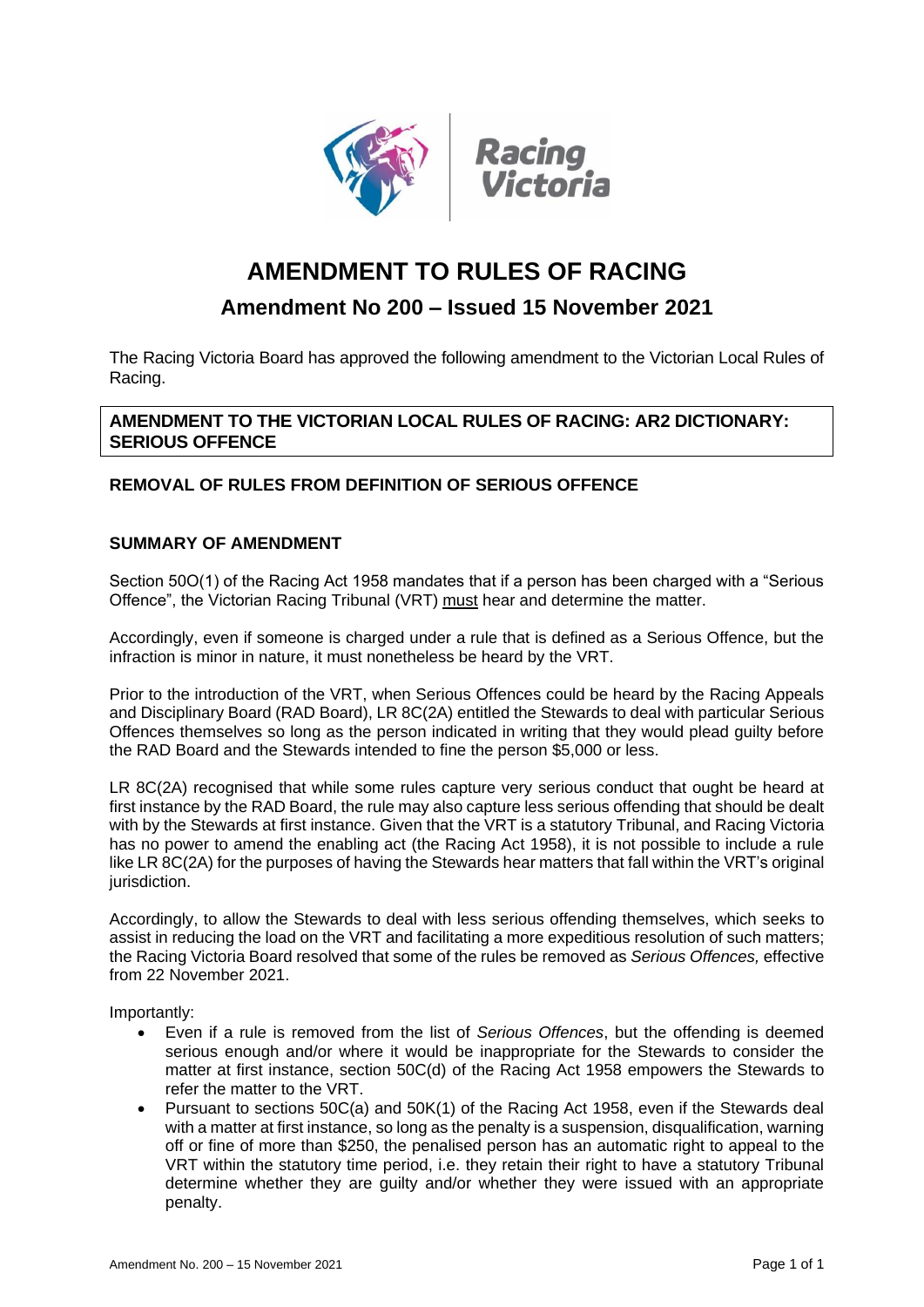#### **List of Serious Offences**

The list of Serious Offences is contained in the Dictionary of the Rules of Racing under the term "Serious Offence", and is reproduced below:

…

*Serious Offence means an offence under, or breach of, one of the following rules:* 

*(a) AR 255(1) [amended 23/4/19] (b) AR 115(1)(c) and (e); (c) AR 116; (d) [AR] 236; (e) AR 129(1), (2), (3) and (5); (f) AR 227(b); (g) AR 228(a) and (b); (h) AR 229(1)(a), (b), (c), (d), (h); (i) AR 231(1)(a) and (b), (2)(a) and (b), (3); (j) AR 232(h), (i); (k) AR 233(a) and (b); (l) AR 237(1)-(7); (m) AR 240(1) and (2); (n) AR 241; (o) AR 242; (p) AR 244; (q) AR 245(1); (r) AR 246; (s) AR 247; (t) AR 249; (u) AR 251; and (v) LR 99.*

…

#### **Serious Offences to be removed**

The Racing Victoria Board resolved that the following rules ought be removed from the list of Serious Offences:

- AR 228(b)
- AR  $229(1)(h)$
- AR 233(a)
- AR 237(3)
- AR 241

Each are reproduced below:

#### *AR 228 Conduct detrimental to the interests of racing*

*A person must not engage in:* 

*…*

*(b) misconduct, improper conduct or unseemly behaviour;*

…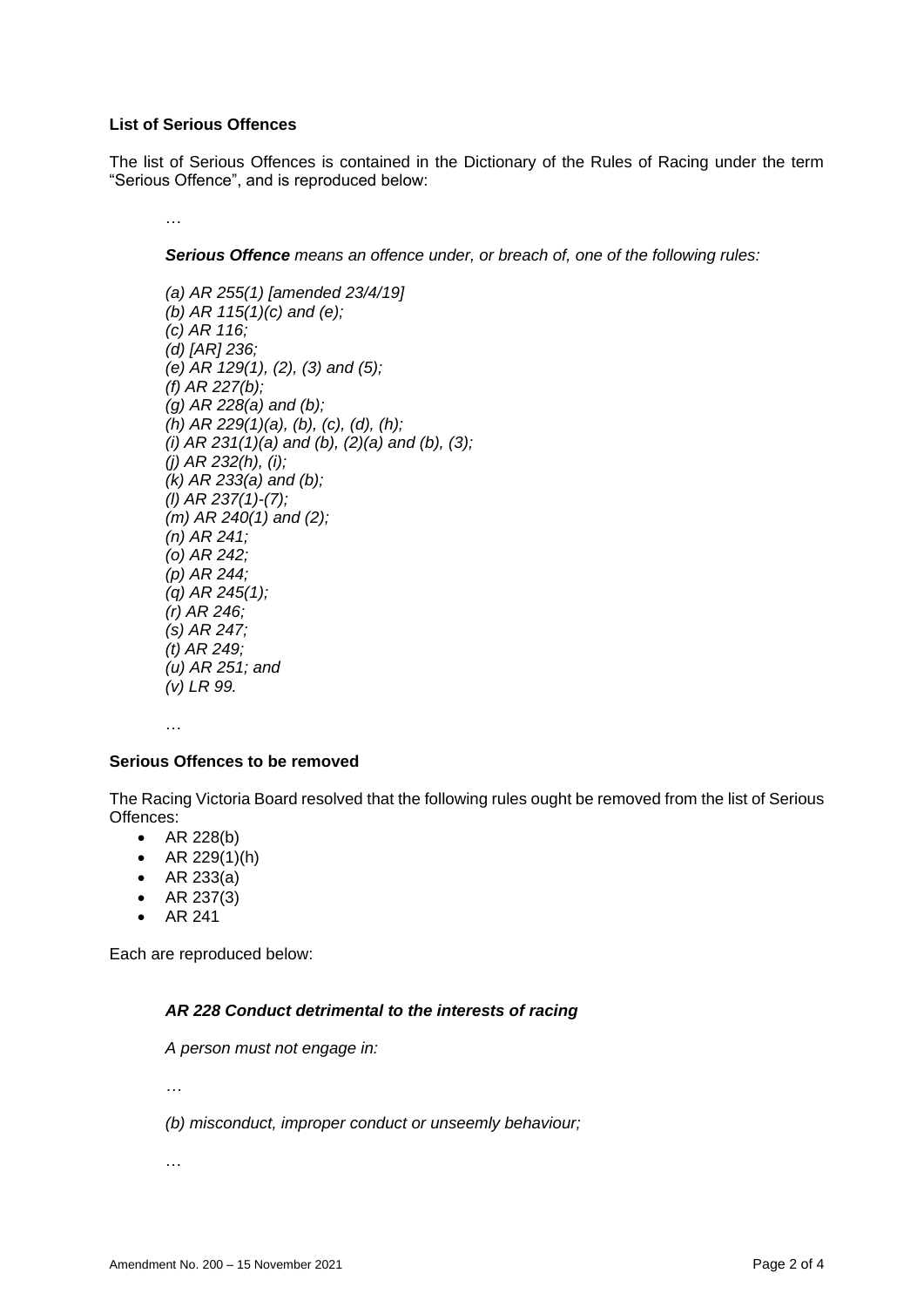### *AR 229 Corruption, dishonesty and misleading behaviour*

*(1) A person must not:*

*…*

*(h) make a false or misleading statement or declaration in relation to a matter in connection with the administration or control of racing;*

…

### *AR 233 Other misconduct offences*

*A person must not:* 

*(a) breach a policy, regulation or code of practice published by Racing Australia or a PRA;*

…

### *AR 237 Prohibition on persons laying horses*

*…*

*(3) An owner or nominator must not lay any horse that is or may be entered by that owner or nominator or on that person's behalf, provided that a bookmaker may lay a horse in accordance with the bookmaker's licence.* 

…

#### *AR 241 Prohibited substance in sample taken from horse at trial etc*

*If a horse is brought to a racecourse or recognised training track to participate in: (a) an official trial;* 

*(b) a jump-out for the purpose of obtaining a permit to start in a race (whether after suspension or otherwise); or* 

*(c) any other test for the purpose of obtaining a permit to start in a race (whether after suspension or otherwise),* 

*and a prohibited substance on Prohibited List A and/or Prohibited List B is detected in a sample taken from the horse prior to or following the relevant event, the trainer and any other person who was in charge of the horse at any relevant time breaches these Australian Rules.*